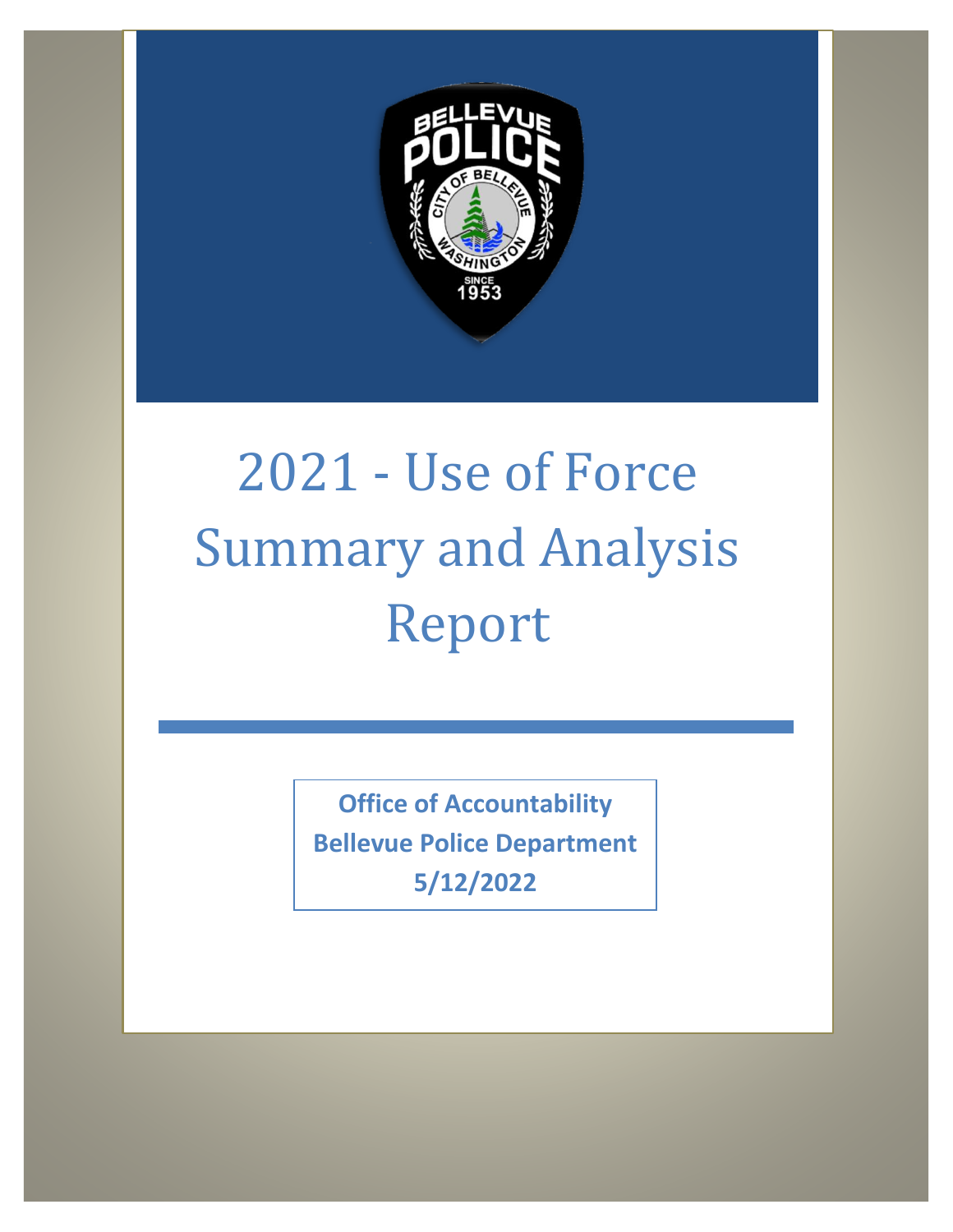This report summarizes and analyzes the Department's "Use of Force" by its officers during the past year to include statistics, trends and training that occurred. In 2021, Bellevue police officers responded to 62,023 calls for service. During the year the number of incidents where BPD officers responded with some type of reportable force was 79, which was down from 116 in 2020. This number represents a decrease of approximately 32 percent. The data shows that in 2021, officers used force approximately 1.27 times for every 1000 calls for service, or 0.13 percent of the time.

The number of force incidents since 2018 (where there were 167) has decreased each year since to a low of 116 in 2020. In 2021, the decrease in the number of force incidents was the largest in over 20 years. One possible reason for this large decrease may in some part be attributed to the significant changes in state laws that were modified in July 2021 that limited situations when an officer could lawfully use force. Specifically, one of the new laws enacted as a result of HB 1310 restricted officers from using force to detain suspects during an investigative detention (i.e., Terry Stop), where there was reasonable suspicion that a crime had occurred or was about to occur. This meant that if an officer did not have probable cause at the time of contact with a suspect of a crime, the officer could not lawfully use any physical force to keep a subject from fleeing or walking away from the scene. In March of 2022, this law was changed back to allow officers to once again be able to use force in these situations.

#### **1. Force Incidents/Types of Force Used**

The table below shows the different types of force used by officers and the number of times each type was applied during an incident. It should be noted that in many incidents, more than just one type of force was used during a single incident and often more than one officer involved in an incident responded with some type of reportable force.

| <b>Type of Force Response</b>       | 2017 | 2018 | 2019     | 2020           | 2021 |
|-------------------------------------|------|------|----------|----------------|------|
| <b>Empty Hand Control/Restraint</b> | 115  | 137  | 102      | 96             | 63   |
| Pepper Spray (OC)                   |      | 0    | 0        | 3              | っ    |
| Taser                               | 11   | 12   | 10       | 8              |      |
| <b>Personal Impact Tools</b>        | 16   | 15   | 14       | 9              | 8    |
| Impact Weapons                      |      | 0    | $\Omega$ |                |      |
| Firearm Pointed at Person           | 12   | 13   | 11       | $\overline{4}$ | 5    |
| Vascular Neck Restraints (VNR)      | 8    | 4    |          | 5              |      |
| Firearm Discharged at Person        | 0    | 0    | $\Omega$ | $\Omega$       |      |
| Total # of Use of Force Incidents   | 130  | 167  | 127      | 116            | 79   |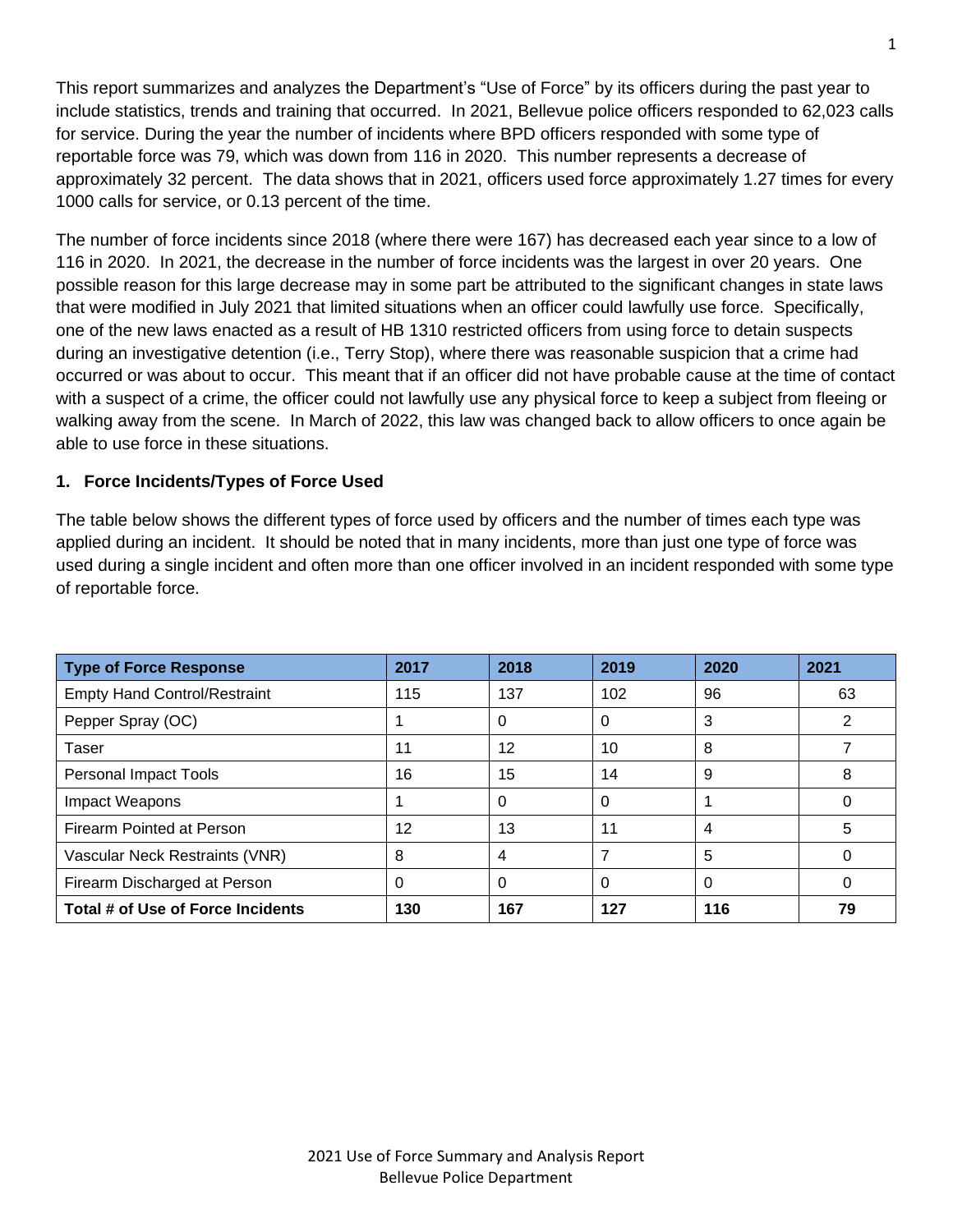

#### **2. Force Incidents by Subject Racial Category**

The below table displays the number of subjects that force was used against belonging to each of the different listed racial categories. The data shows an 8 percent increase where force was used on a white subject which went from about 43 percent of the total force incidents in 2020 to 51 percent in 2021. Conversely there was a decrease of about 9 percent in the black racial category. For the Hispanic category there was a slight increase in percentage of the total of about 4 percent. The last racial category includes Asian, Pacific Islander, Native American, Eskimo, and individuals of mixed race where there was a decrease in about 4 percent from the previous year. For a more detailed breakdown of racial demographics with regard to use of force and arrest data, please refer to Appendix A and B of this report.

| Race            | 2017 | 2018 | 2019 | 2020 | 2021 |
|-----------------|------|------|------|------|------|
| White           | 75   | 96   | 63   | 50   | 40   |
| <b>Black</b>    | 27   | 38   | 40   | 38   | 19   |
| <b>Hispanic</b> | 21   | 23   | 17   | 18   | 15   |
| Asian/Other     | 12   | 14   |      | 13   |      |



2021 Use of Force Summary and Analysis Report Bellevue Police Department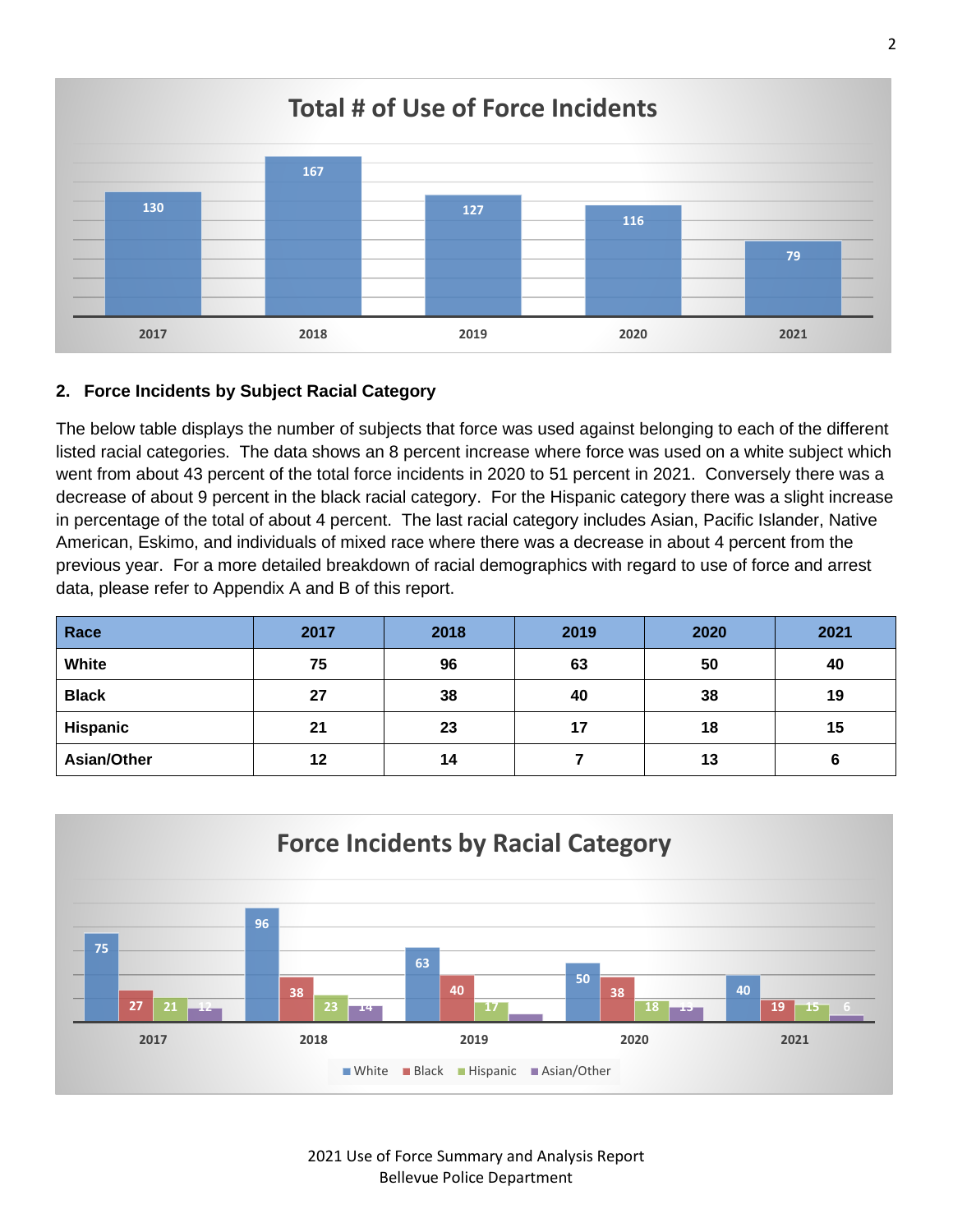#### **3. Force Incident Injuries**

The below table displays the recorded number of injuries to officers and to subjects (resulting from the subject's resistance and police force response). The numbers show that the overall percentage of incidents involving injuries to both subjects and officers increased from 2020 to 2021. Subject injuries saw a small increase of two percent over the previous year. Whereas the percentage of injuries to officers increased by approximately eight percent last year.



#### **4. Assaults on Officers**

In 2021, an annual review of subject assaults on officers was conducted in accordance with new CALEA 6<sup>th</sup> Edition standard "4.2.5 – Assault on Sworn Officer Review." This review looked at assaults against officers that occurred in calendar year 2020. The review for 2021 is now being incorporated as part of this overall use of force analysis. The table below compares the numbers from 2020 to 2021. In 2020, there were a total of 116 incidents in which force was used. In 30 of these, or 26 percent of them, an officer was assaulted by the subject. In 2021, the overall number of incidents was down and so was the percentage of assaults against officers, down to 19 percent. However, the total number of officer injuries remained the same (ten each year), even though the total number of assaults was half of the number occurring in 2020.

| <b>Assaults on Officers</b>                 | 2020 | 2021 |
|---------------------------------------------|------|------|
| <b>Total # UOF Incidents</b>                | 116  | 79   |
| # Assaults on Officers                      | 30   | 15   |
| <b>Percentage of Total</b>                  | 26%  | 19%  |
| <b>Officer Injuries related to Assaults</b> | 10   | 10   |
| <b>Drug/Alcohol Influence on Assaults</b>   | 6    | 5    |
| <b>Mental Health Influence on Assaults</b>  | 3    | 2    |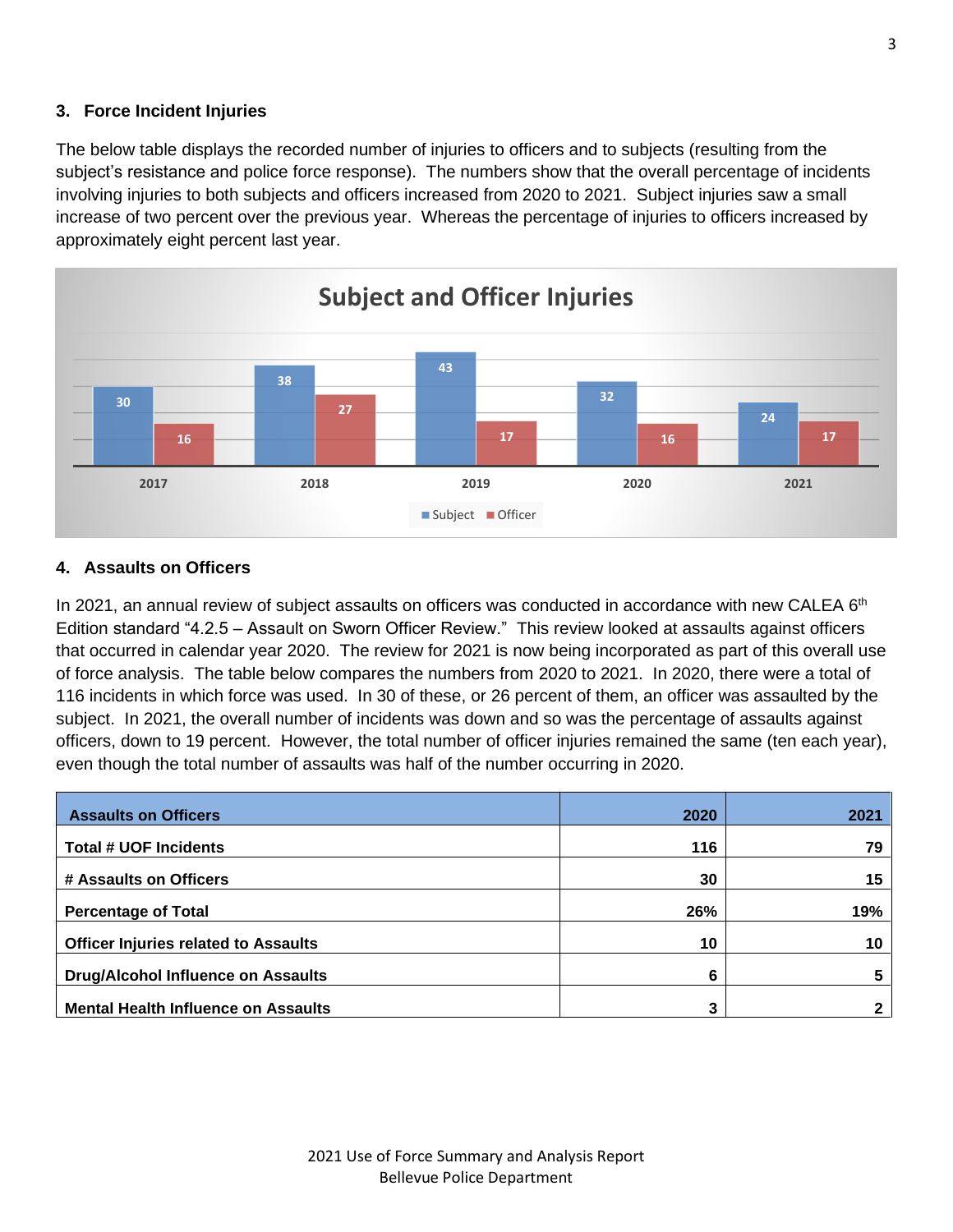Although there are currently only two years of data for comparison, it can be seen from the table below that the percentage for white subjects went from 33 percent in 2020 and up to 47 percent in 2021. In contrast, the number of assaults on officers by black subjects went from 40 percent in 2020 and down to 27 percent in 2021. For the Hispanic and Asian/Other categories the changes were less significant. Without additional information, it is difficult to attribute these changes to any specific cause. Additional data in future years may reveal trends or patterns in this area.

| <b>Subject Racial Category/Assaults on Officers</b> | 2020     | 2021     |
|-----------------------------------------------------|----------|----------|
| White                                               | 10 (33%) | 7 (47%)  |
| <b>Black</b>                                        | 12 (40%) | 4 (27%)  |
| <b>Hispanic</b>                                     | 3(10%)   | 2(13%)   |
| Asian/Other                                         | 2(7%)    | 2(13%)   |
| <b>Unknown</b>                                      | 1(3%)    | $0(0\%)$ |



#### **5. Force Incidents by District**

The below table shows the number of force incidents that occurred in each of the six districts over the last five years, with the light blue bar displaying 2021 totals. Each of the six districts in the city saw a decrease in the number of incidents except for District 6 which stayed the same at nine incidents. The last category listed is "Outside COB" and includes those incidents where various units or officers were involved in contacts outside of the City of Bellevue (SWAT, Crowd Control, SOG, etc.). There were only two of these incidents in 2021 (down from nine in 2020). The highest frequency of force incidents continued to be in Districts 1 and 2 which is consistent with previous years. These two districts cover the downtown residential and business core areas where the population is most concentrated.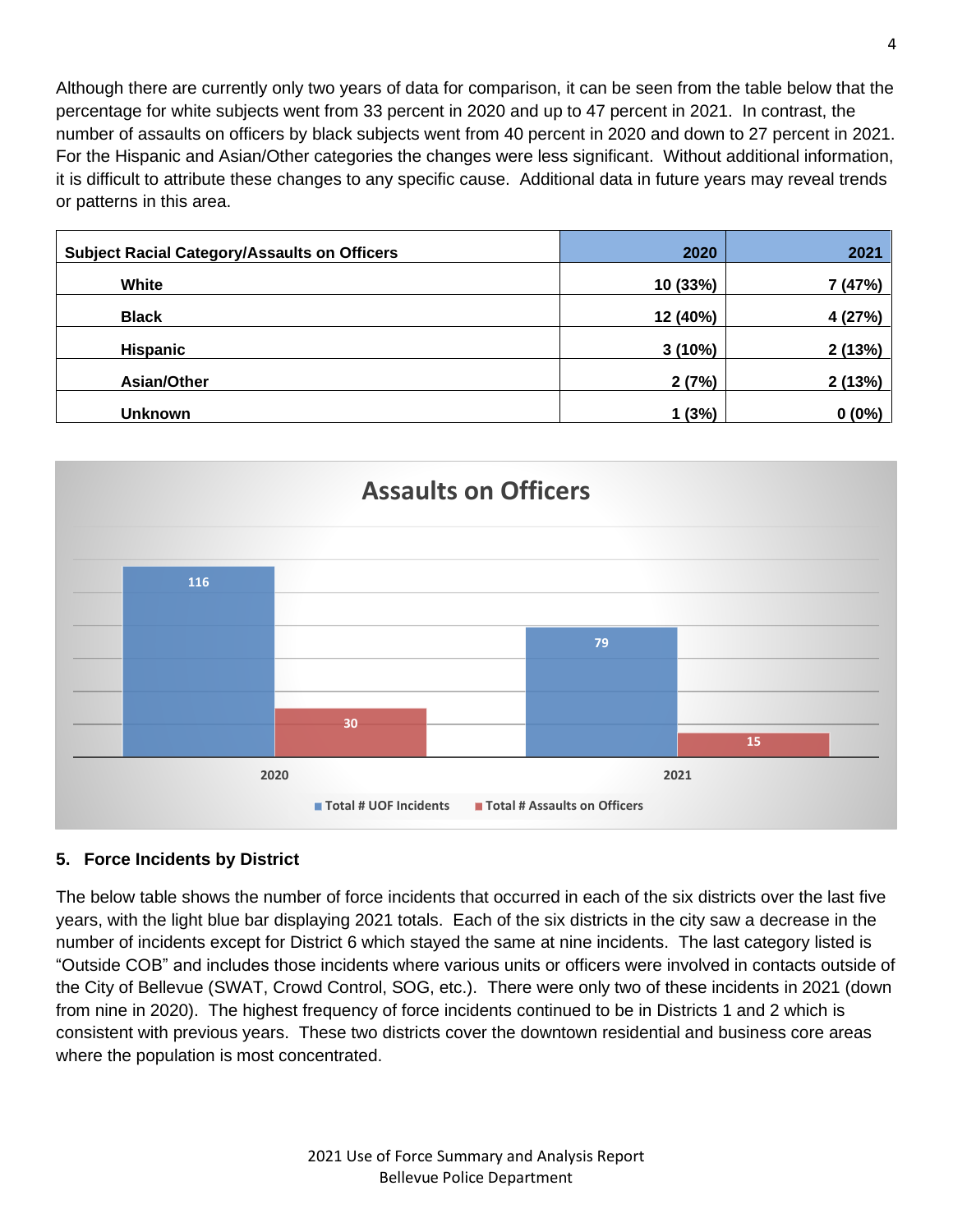

#### **6. Force Incidents by Time of Day**

This table displays force incidents that occurred during four different 6-hour time periods throughout the day for each year. The numbers below are fairly consistent with previous years with the highest frequency of incidents occurring during the hours between 3:00 PM to 9:00 PM (24 incidents) followed closely by the period between 9:00 AM to 3:00 PM (23 incidents). One interesting piece of information was the period from 3:00 AM to 9:00 AM (12 incidents) was the highest it's been since 2018 (14 incidents).



#### **Force Incidents by Day of the Week**

This table shows the days of the week and the corresponding number of force incidents that occurred on each day. Five of the seven days of the week decreased in the number of total incidents. The only two days of the week that increased in frequency were Sunday (increased from 12 to 15) and Thursday (increased from 11 to 13). There is no known reason for this increase.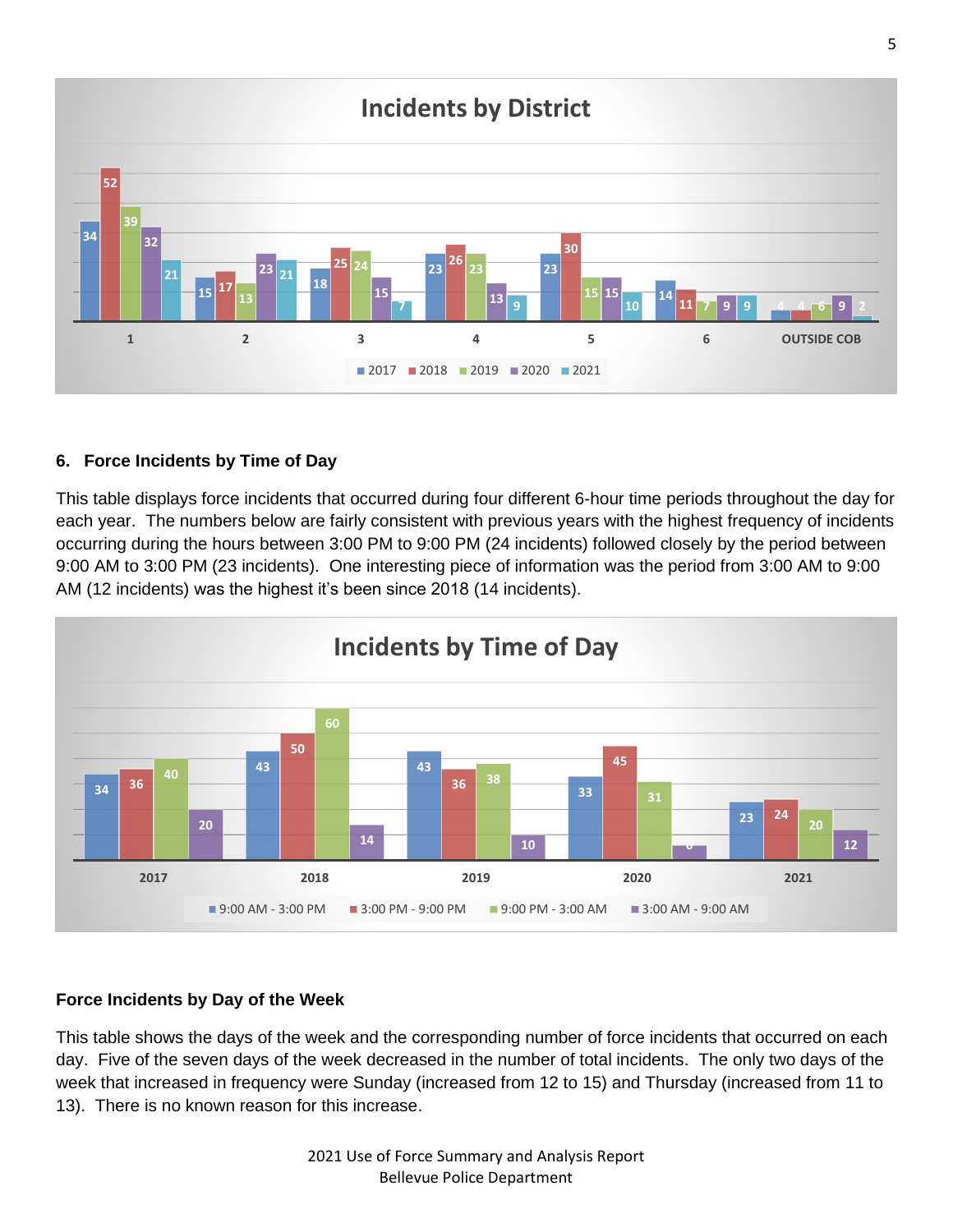

#### **7. Individual Force Usage Breakdown**

#### **A. Low Level Force Tactics**

**Empty Hand Control/Restraint-** The number of incidents where Empty Hand Control and Restraint Tactics (control holds, takedowns and other low level physical restraint tactics) were utilized in 2021 was 63 out of a total of 79 incidents. This high percentage is consistent with previous years since when an officer uses some other weapon or tool to counter or overcome various levels of threat or resistance, there is usually also a need to follow up with some type of "empty hand" control tactic to finish taking the subject into custody. Instances where this may not happen is when a firearm (or TASER) is displayed to direct or compel a subject during a high risk situation (e.g. Stolen Vehicle, Burglary, Robbery, etc.) and the subject complies and follows the commands of the officer throughout the arrest process.

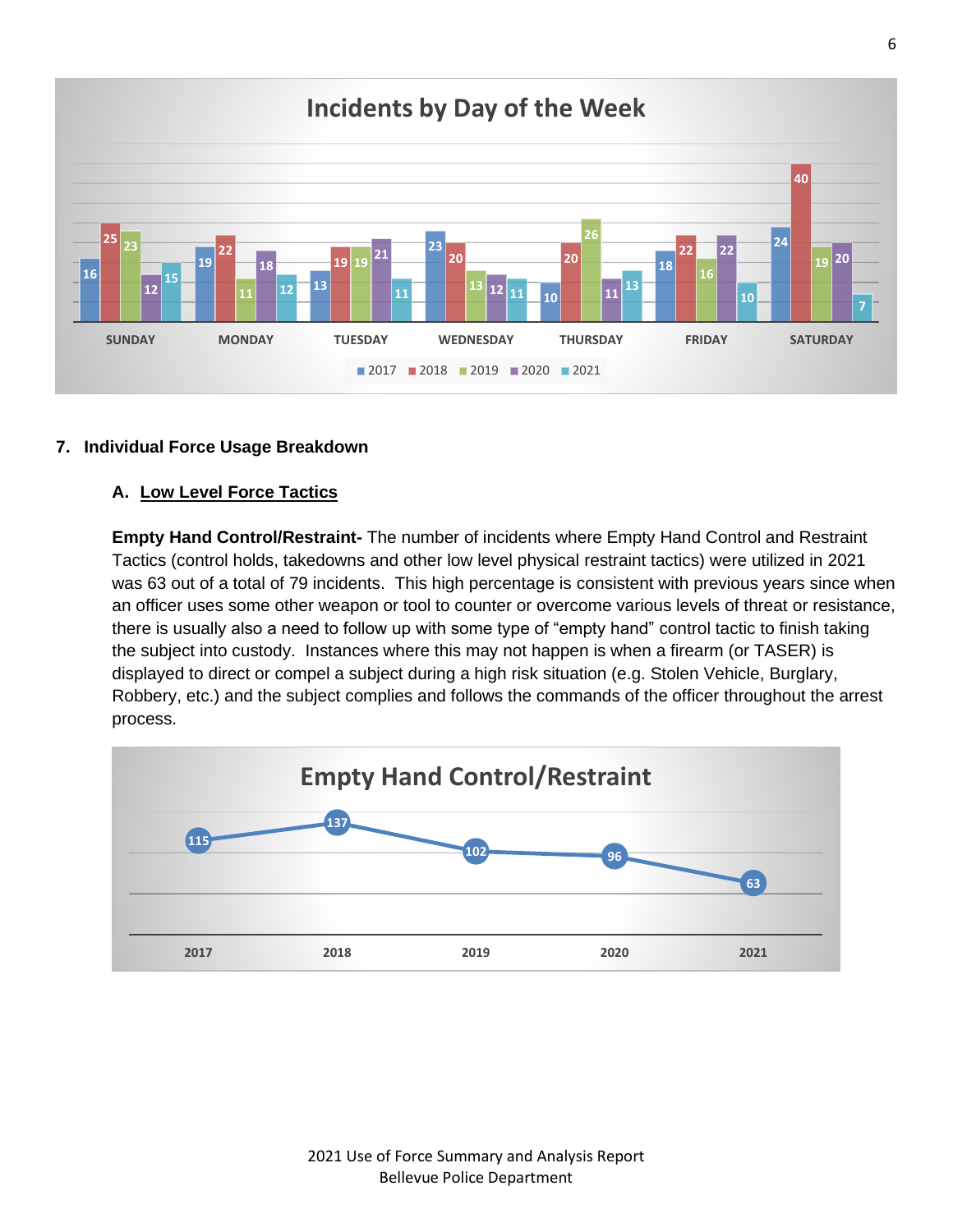#### **B. Intermediate/Less-Lethal Force:**

**Personal Impact Tools**- During 2021, officers used a part of their body as an impact tool (i.e. hands, elbows, knees or feet) in 8 separate incidents (down from 9 from 2020).



**OC/Pepper Spray-** There were two incidents in which OC/Pepper Spray was used in 2021. The first incident involved an in-progress DV at an apartment residence where the female suspect had assaulted an officer at the front door and an aggressive dog was attempting to get at the officers. An officer deployed his pepper spray at the dog inside the apartment to stop the dog's threatening behavior. The second incident involved a DV in a vehicle where a father was physically assaulting his adult daughter who was trying to get out of a vehicle he was in. An officer deployed his pepper spray against the father in response to him grabbing his daughter around the neck. In 2020 there were a total of three incidents where OC was applied to a subject- two of which occurred during civil disturbances.



**TASER-** The TASER was used as a force option in seven different force incidents in 2021. This was down one from the previous year. In all seven incidents the TASER was fired using the probe mode with five incidents involving a Drive Stun follow up tactic that was applied in order to complete the circuit in accordance with department training. The highest number of applications (or cycles) of the TASER during one incident was four cycles used on a single subject who had a TASER device of his own and was attempting to use it on the officers as they attempted to arrest him from inside of his vehicle for a DV felony crime.

7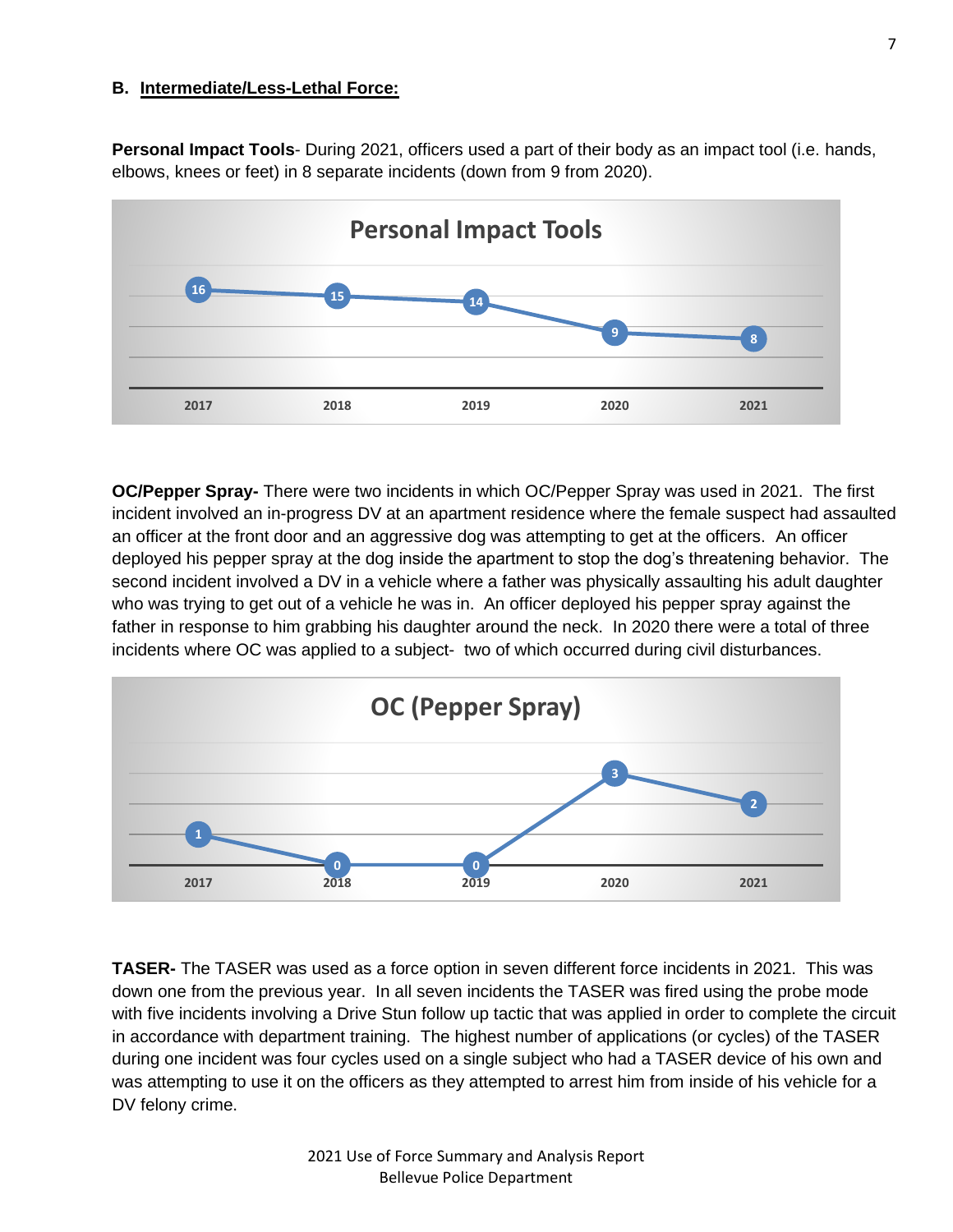

**Impact Weapons**- In 2021, there were no incidents where impact weapons (i.e. batons, impact projectiles, etc.) were used which has been the case in three of the last five years as shown below.



**Vascular Neck Restraints**- There were no incidents in which the Vascular Neck Restraint (VNR) was used on a subject. This is mainly due to a policy change in 2020 that restricted the use of the VNR to situations where Deadly Force would be justified. This was then followed by new WA state legislation in 2021 that prohibited it's use by law enforcement officers in this state, except to protect the life of the officer or others.



 Use of Force Summary and Analysis Report Bellevue Police Department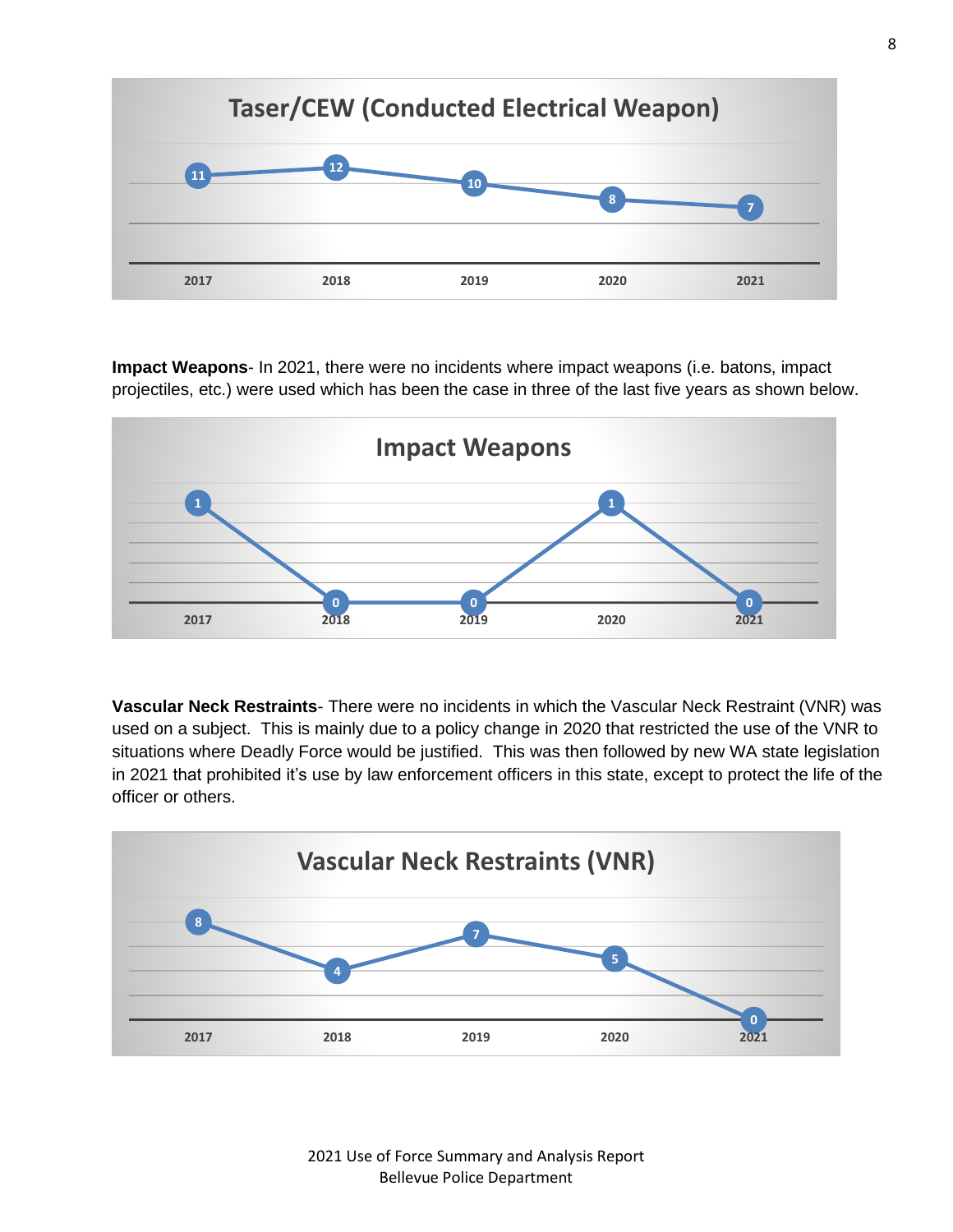#### **C. Deadly Force/Firearms**

There were no incidents involving the use of firearms or any other type of deadly force against a person during 2021.

There were only five documented incidents where one or more officers pointed a firearm at a person during a detention and/or arrest. The number of incidents was up one from the previous year but was down significantly from the previous three year average of twelve per year. This is believed to be related to improved training at the academy and continued emphasis within the department that the pointing a firearm at a person should only be done in limited circumstances where there is an immediate threat of serious harm or death to the officer or others.



#### **2021 General Use of Force Related-**

#### **Use of Force Training**

TASER Recertification Training- Annual TASER Recertification training was conducted during January and February of 2021. There were a total of 12 sessions conducted with all uniformed personnel (Corporal and below) required to carry and recertify on the TASER. The recertification consists of an online refresher training and test along with a two-hour practical/hands on training involving demonstration of critical skills and role playing scenarios.

Defensive Tactics Training- In 2021 there were three sets of Defensive Tactics Training sessions during the year which was limited in part due to COVID-19 restrictions. The training covered several topics including TASER device retention tactics, review of handcuffing techniques and control tactics as well as in-depth training on the July 2021 state legislative update on use of force. There were approximately 45 sessions (2.5 hrs each) conducted by members of the Defensive Tactics Instructor cadre. In addition to annual In-Service Defensive Tactics training, each new officer received more than 20 hours of defensive tactics training prior to starting their Field Training in Patrol.

Force Scenario Training- The department conducted approximately 4 hours of force scenario training during the 2021 Spring In-Service training. The training at a local and recently closed hotel within the city, incorporated a variety of micro scenarios using role players that focused on de-escalation tactics and transitioning up or down in force levels depending on the perceived threat to the officer. During this training, officers were able to practice appropriate de-escalation tactics of using time, distance and cover when possible as well as demonstrating proper decision making during deadly force as well as low-level force scenarios. In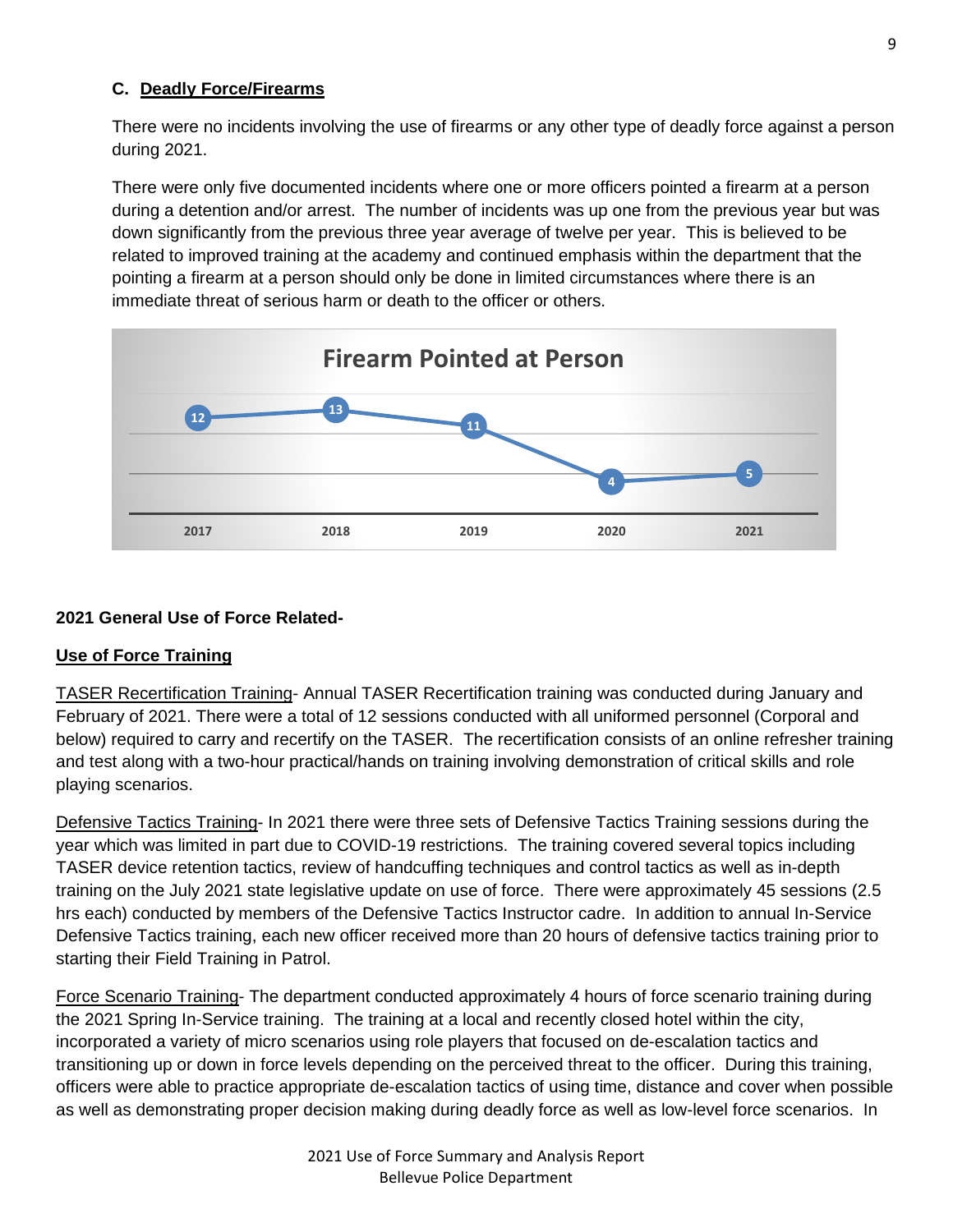addition to the above training objectives, as a result of administrative and training reviews of recent incidents it was determined that there was a need to emphasize and practice scenarios that focused on two-officer takedown tactics, involving the use of high-low principles. This is where two or more officers can effectively and safely take a resisting subject to the ground. One officer should go low and control the legs while the other one or two officers should simultaneously control the upper body/limb(s) as they guide the subject to the ground.

#### **Other Issues**

The OIR Group's Use of Force Policy Review and Report- In September 2020, the City hired a private consulting company, the Office of Independent Review (OIR) Group to conduct a review of the police department's use of force policies and to recommend any changes to that policy if necessary. Engagement with the community and various department members occurred during October and November of 2020. A final report was issued in April of 2021 where a total of 47 recommended policy changes were made. Between June and December of 2021, approximately 30 of these recommendations were addressed with the majority implemented through policy and/or practice updates. The remaining recommendations are expected to be addressed with a final status report to the City Council by the end of June, 2022.

Updated Use of Force related Policies- as a result of the above review by the OIR Group and due to numerous police reform laws, the below use of force/police tactics related policies were created or revised in 2021:

- 1.00.010 Use of Force (revised)
- 1.00.011 De-escalation (new policy)
- 1.00.012 Duty to Intervene and Report (new policy)
- 1.00.020 Use of Firearms-Authorized (revised)
- 1.00.030 Use of Firearms-Prohibited (revised)
- 1.00.050 Neck Restraints (revised)
- 1.00.070 Use of Chemical Agents (revised)
- 2.00.060 Special Firearms, Weapons and Less Lethal Devices (revised)
- 2.00.090 Department Armorer/Armory (revised)
- 3.00.010 Vehicular Pursuits (revised)
- 3.00.020 Ramming/Forcing Vehicles Off Roadway (revised)

#### **2022 Use of Force Related**

State Legislative Updates in Police Use of Force- two primary police use of force reform bills (HB 1735 and HB 2037) were passed by the state legislature in March 2022 that were an attempt to fix the numerous issues and problems with the previous year's legislative changes related to police tactics and use of force. The following are some examples of the changes and updates that were made to the laws:

- Allows for the use of force during civil/community caretaking situations
- Allows for the use of force to enforce a court order
- Allows for the use of force to execute a search warrant
- Allows for the use of force to prevent a suspect from fleeing during an investigative detention
- Allows for the use of Less Lethal Weapons (Bean Bag Shotguns, Impact Projectiles, etc.)
- Provided a definition for "Physical Force"
- Modified when de-escalation tactics are required to be used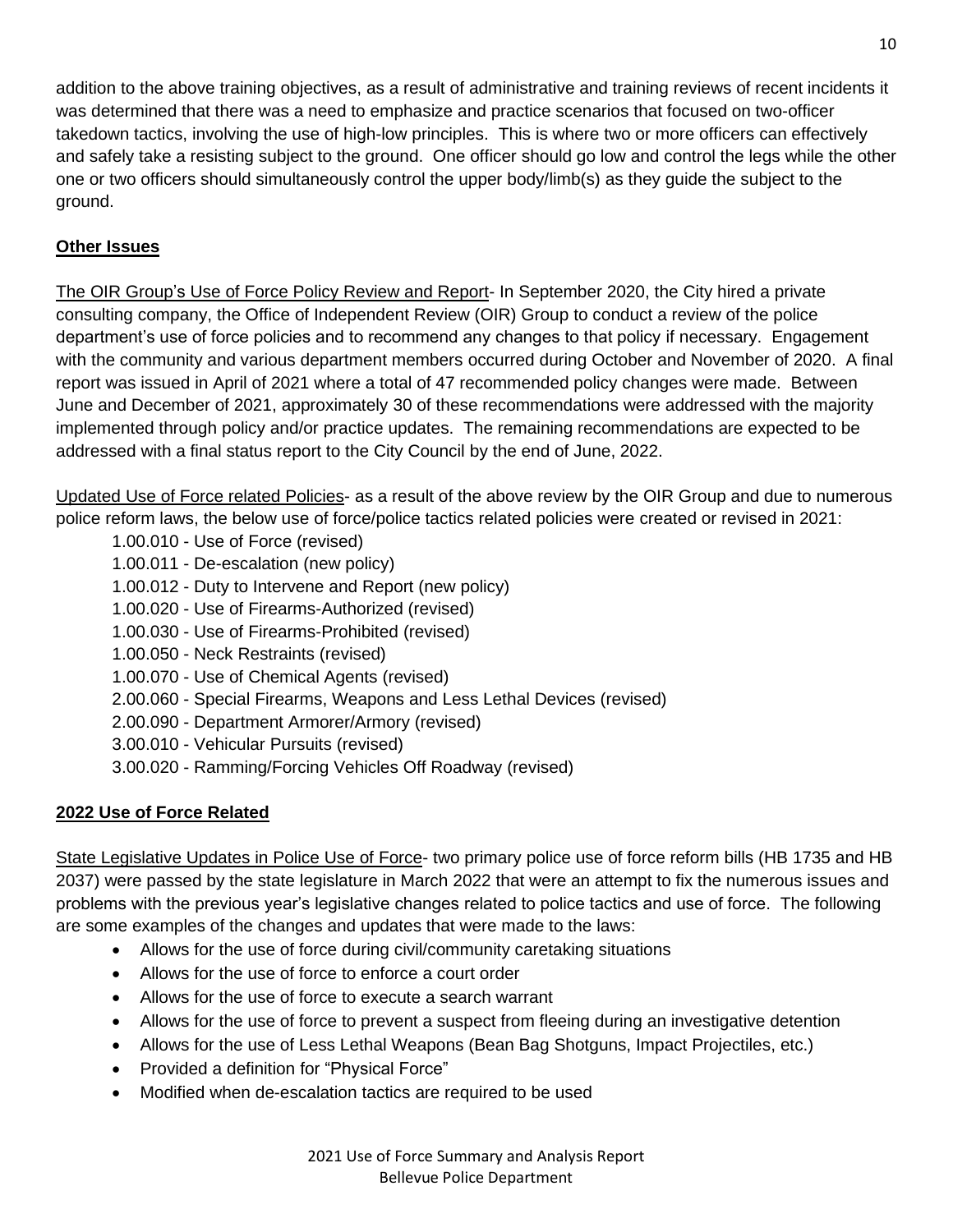**Use of Force Summary and Analysis Report**



### **Appendix A Use of Force Data By Race and Arrests 2012-2021**

| White                                | 2012 | 2013 | 2014 | 2015               | 2016 | 2017 | 2018 | 2019 | 2020 | 2021 | Avg. |
|--------------------------------------|------|------|------|--------------------|------|------|------|------|------|------|------|
| <b>Total Use of Force Incidents</b>  | 159  | 151  | 127  | 122                | 152  | 130  | 167  | 127  | 116  | 79   | 133  |
| Total Use of Force by Race           | 105  | 105  | 74   | 82                 | 88   | 75   | 96   | 63   | 50   | 40   | 78   |
| Percentage of Total                  | 66%  | 70%  | 58%  | 67%                | 58%  | 58%  | 57%  | 50%  | 43%  | 51%  | 58%  |
|                                      |      |      |      | <b>Arrest Data</b> |      |      |      |      |      |      |      |
| <b>Total Number of</b><br>Arrests    | 3784 | 3531 | 3422 | 3492               | 3702 | 3961 | 4180 | 4476 | 3339 | 2905 | 3679 |
| Arrests by Race-<br>White            | 2407 | 2278 | 2180 | 2225               |      | 2339 |      | 2328 | 1822 | 1490 |      |
| Percentage of Total                  |      |      |      |                    | 2311 |      | 2332 |      |      |      | 2171 |
| Arrests                              | 64%  | 65%  | 64%  | 64%                | 62%  | 59%  | 56%  | 52%  | 55%  | 51%  | 59%  |
| Percentage of Arrests-<br>Force Used | 4%   | 5%   | 3%   | 4%                 | 4%   | 3%   | 4%   | 3%   | 3%   | 3%   | 4%   |
| Percentage of Arrests-               |      |      |      |                    |      |      |      |      |      |      |      |
| No Force Used                        | 96%  | 95%  | 97%  | 96%                | 96%  | 97%  | 96%  | 97%  | 97%  | 97%  | 96%  |
|                                      |      |      |      |                    |      |      |      |      |      |      |      |
|                                      |      |      |      |                    |      |      |      |      |      |      |      |
| <b>Black</b>                         | 2012 | 2013 | 2014 | 2015               | 2016 | 2017 | 2018 | 2019 | 2020 | 2021 | Avg. |
| <b>Total Use of Force Incidents</b>  | 159  | 151  | 127  | 122                | 152  | 130  | 167  | 127  | 116  | 79   | 133  |
| Total Use of Force by Race           | 35   | 27   | 26   | 21                 | 25   | 27   | 38   | 40   | 38   | 19   | 30   |
| Percentage of Total                  | 22%  | 18%  | 20%  | 17%                | 16%  | 21%  | 23%  | 31%  | 33%  | 24%  | 23%  |
|                                      |      |      |      |                    |      |      |      |      |      |      |      |
| <b>Total Number of</b>               |      |      |      | <b>Arrest Data</b> |      |      |      |      |      |      |      |
| Arrests<br>Arrests by Race-          | 3784 | 3531 | 3422 | 3492               | 3702 | 3961 | 4180 | 4476 | 3339 | 2905 | 3679 |
| Black                                | 674  | 582  | 613  | 607                | 724  | 834  | 1006 | 1037 | 747  | 617  | 744  |
| Percentage of Total                  |      |      |      |                    |      |      |      |      |      |      |      |
| Arrests<br>Percentage of Arrests-    | 18%  | 16%  | 18%  | 17%                | 20%  | 21%  | 24%  | 23%  | 22%  | 21%  | 20%  |
| Force Used<br>Percentage of Arrests- | 5%   | 5%   | 4%   | 3%                 | 3%   | 3%   | 4%   | 4%   | 5%   | 3%   | 4%   |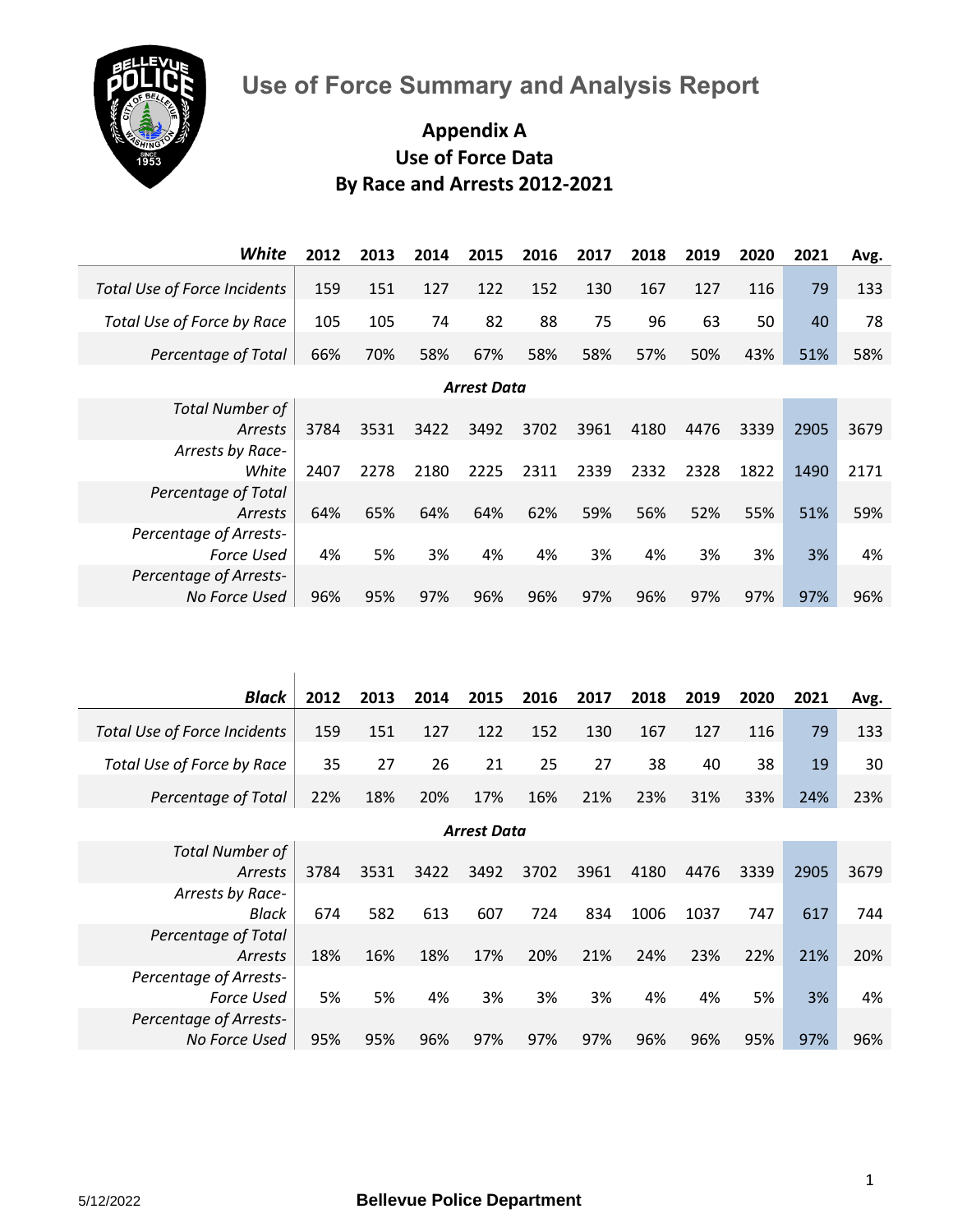# **Appendix A Use of Force Data By Race and Arrests 2011-2020**

| <b>Hispanic</b>                     | 2012 | 2013 | 2014 | 2015               | 2016 | 2017 | 2018 | 2019 | 2020 | 2021 | Avg. |
|-------------------------------------|------|------|------|--------------------|------|------|------|------|------|------|------|
| <b>Total Use of Force Incidents</b> | 159  | 151  | 127  | 122                | 152  | 130  | 167  | 127  | 116  | 79   | 133  |
| Total Use of Force by Race          | 15   | 10   | 15   | $\overline{7}$     | 19   | 21   | 23   | 17   | 18   | 15   | 16   |
| Percentage of Total                 | 9%   | 7%   | 12%  | 6%                 | 13%  | 16%  | 14%  | 13%  | 16%  | 19%  | 13%  |
|                                     |      |      |      | <b>Arrest Data</b> |      |      |      |      |      |      |      |
| <b>Total Number of</b>              |      |      |      |                    |      |      |      |      |      |      |      |
| Arrests                             | 3784 | 3531 | 3422 | 3492               | 3702 | 3961 | 4180 | 4476 | 3339 | 2905 | 3679 |
| Arrests by Race-                    |      |      |      |                    |      |      |      |      |      |      |      |
| Hispanic                            | 245  | 271  | 255  | 293                | 303  | 336  | 401  | 485  | 341  | 298  | 322  |
| Percentage of Total                 |      |      |      |                    |      |      |      |      |      |      |      |
| Arrests                             | 6%   | 8%   | 7%   | 8%                 | 8%   | 8%   | 10%  | 11%  | 10%  | 10%  | 9%   |
| Percentage of Arrests-              |      |      |      |                    |      |      |      |      |      |      |      |
| <b>Force Used</b>                   | 6%   | 4%   | 6%   | 2%                 | 6%   | 6%   | 6%   | 4%   | 5%   | 5%   | 5%   |
| Percentage of Arrests-              |      |      |      |                    |      |      |      |      |      |      |      |
| No Force Used                       | 94%  | 96%  | 94%  | 98%                | 94%  | 94%  | 94%  | 96%  | 95%  | 95%  | 95%  |

| Asian/Other                  | 2012 |     | 2013 2014 2015 2016 2017 |     |     |     | 2018 | 2019 | 2020 | 2021 | Avg. |
|------------------------------|------|-----|--------------------------|-----|-----|-----|------|------|------|------|------|
| Total Use of Force Incidents | 159  | 151 | 127                      | 122 | 152 | 130 | 167  | 127  | 116  | 79   | 133  |
| Total Use of Force by Race   | 14   | 12  | 14                       | 13  | 20  | 12  | 14   |      | 13   | 6    | 13   |
| Percentage of Total          | 9%   | 8%  | 11%                      | 11% | 13% | 9%  | 8%   | 6%   | 11%  | 8%   | 9%   |
| <b>Arrest Data</b>           |      |     |                          |     |     |     |      |      |      |      |      |

| <b>Total Number of</b><br>Arrests           | 3784 | 3531 | 3422 | 3492 | 3702 | 3961 | 4180 | 4476 | 3339 | 2905 | 3679 |
|---------------------------------------------|------|------|------|------|------|------|------|------|------|------|------|
| Arrests by Race-<br>Asian/Other             | 416  | 350  | 310  | 305  | 306  | 347  | 327  | 399  | 429  | 499  | 369  |
| Percentage of Total<br>Arrests              | 11%  | 10%  | 9%   | 9%   | 8%   | 9%   | 8%   | 9%   | 13%  | 17%  | 10%  |
| <b>Percentage of Arrests-</b><br>Force Used | 3%   | 3%   | 5%   | 4%   | 7%   | 3%   | 4%   | 2%   | 3%   | 2%   | 4%   |
| Percentage of Arrests-<br>No Force Used     | 97%  | 97%  | 95%  | 96%  | 93%  | 97%  | 96%  | 98%  | 97%  | 98%  | 96%  |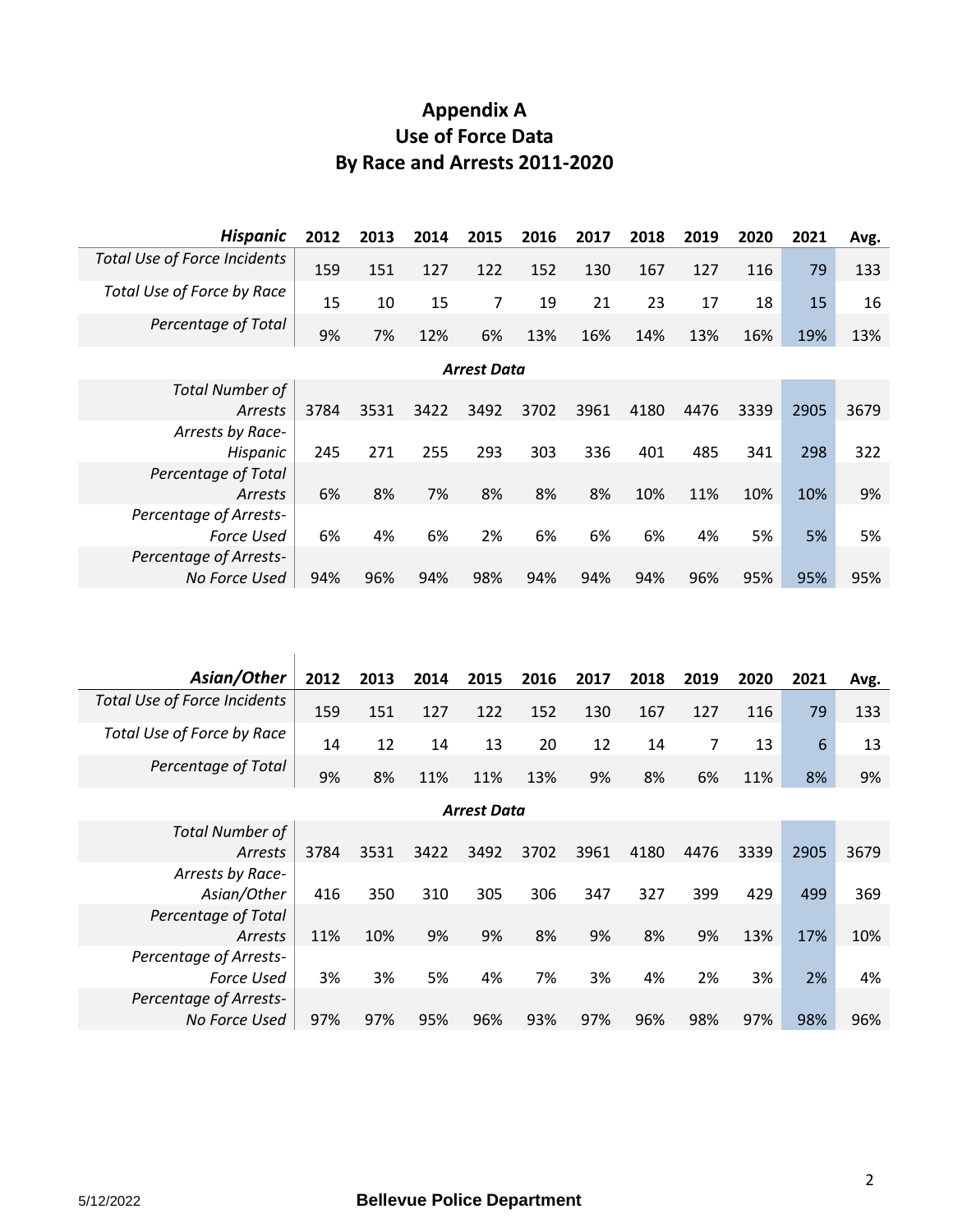

# **Use of Force Summary and Analysis Report**

# **Appendix B Use of Force Data By Race and Type of Force 2012-2021**

| White                               | 2012           | 2013           | 2014           | 2015           | 2016           | 2017           | 2018           | 2019           | 2020           | 2021           |  |
|-------------------------------------|----------------|----------------|----------------|----------------|----------------|----------------|----------------|----------------|----------------|----------------|--|
| <b>Total Use of Force Incidents</b> | 159            | 151            | 127            | 122            | 152            | 130            | 167            | 127            | 116            | 79             |  |
| Total Use of Force by Race          | 105            | 105            | 74             | 82             | 88             | 75             | 96             | 63             | 50             | 40             |  |
| Percentage of Total                 | 66%            | 70%            | 58%            | 67%            | 58%            | 58%            | 57%            | 50%            | 43%            | 51%            |  |
| <b>Types of Force Used</b>          |                |                |                |                |                |                |                |                |                |                |  |
| Control/Physical Restraint          | 96             | 92             | 71             | 78             | 85             | 65             | 82             | 47             | 43             | 33             |  |
| <b>Body Impact Strikes</b>          | 11             | 11             | 4              | $\overline{2}$ | 6              | 10             | 10             | 7              | 1              | 5              |  |
| <b>Vascular Neck Restraints</b>     | 6              | 6              | 3              | 6              | $\overline{4}$ | 6              | $\overline{2}$ | $\overline{4}$ | $\overline{2}$ | $\overline{0}$ |  |
| Pepper Spray (OC)                   | $\mathbf 0$    | 2              | 0              | 0              | 0              | 0              | $\mathbf 0$    | $\mathbf{0}$   | 1              | $\mathbf{1}$   |  |
| <b>TASER</b>                        | $\overline{4}$ | 3              | $\overline{2}$ | $\overline{4}$ | 3              | $\overline{7}$ | $\overline{7}$ | 6              | 5              | $\mathbf{1}$   |  |
| <b>Impact Weapon</b>                | $\overline{2}$ | $\overline{2}$ | 0              | $\mathbf{1}$   | $\mathbf{1}$   | 0              | 0              | 0              | 0              | $\Omega$       |  |
| <b>Firearm Pointed</b>              | 11             | 15             | 3              | $\overline{4}$ | $\mathbf{1}$   | $\overline{7}$ | 6              | $\overline{7}$ | $\overline{2}$ | $\overline{2}$ |  |
| Firearm/Deadly Force                | $\mathbf{0}$   | 0              | 0              | 0              | 0              | 0              | 0              | 0              | 0              | $\mathbf 0$    |  |

| <b>Black</b>                        | 2012           | 2013         | 2014        | 2015                       | 2016           | 2017           | 2018           | 2019         | 2020           | 2021           |
|-------------------------------------|----------------|--------------|-------------|----------------------------|----------------|----------------|----------------|--------------|----------------|----------------|
| <b>Total Use of Force Incidents</b> | 159            | 151          | 127         | 122                        | 152            | 130            | 167            | 127          | 116            | 79             |
| Total Use of Force by Race          | 35             | 27           | 26          | 21                         | 25             | 27             | 38             | 40           | 38             | 19             |
| Percentage of Total                 | 22%            | 18%          | 20%         | 17%                        | 16%            | 21%            | 23%            | 31%          | 33%            | 24%            |
|                                     |                |              |             | <b>Types of Force Used</b> |                |                |                |              |                |                |
| Control/Physical Restraint          | 31             | 24           | 23          | 21                         | 24             | 25             | 28             | 34           | 31             | 18             |
| <b>Body Impact Strikes</b>          | $\overline{4}$ | 0            | 1           | $\mathbf 0$                | $\overline{2}$ | 5              | 3              | 5            | $\overline{2}$ | $\mathbf{1}$   |
| <b>Vascular Neck Restraints</b>     | 3              | $\mathbf 0$  | 3           | 3                          | 3              | $\overline{2}$ | $\overline{2}$ | $\mathbf{1}$ | 0              | $\Omega$       |
| Pepper Spray (OC)                   | 1              | $\mathbf 0$  | 0           | $\mathbf 0$                | $\mathbf 0$    | $\mathbf{1}$   | $\mathbf 0$    | 0            | $\overline{2}$ | $\Omega$       |
| TASER                               | $\overline{2}$ | $\mathbf{1}$ | $\mathbf 0$ | $\overline{2}$             | $\mathbf{1}$   | 3              | $\mathbf{1}$   | 3            | $\mathbf{1}$   | $\overline{2}$ |
| <b>Impact Weapon</b>                | 1              | $\mathbf 0$  | 0           | $\mathbf 0$                | $\mathbf 0$    | $\mathbf{1}$   | $\mathbf{1}$   | 0            | 0              | $\mathbf 0$    |
| <b>Firearm Pointed</b>              | $\overline{3}$ | 3            | 3           | $\mathbf 0$                | $\mathbf 0$    | $\mathbf{1}$   | 3              | $\mathbf{1}$ | $\Omega$       | $\mathbf{1}$   |
| Firearm/Deadly Force                | 0              | $\mathbf{1}$ | 0           | $\mathbf 0$                | 0              | 0              | $\mathbf 0$    | $\mathbf 0$  | 0              | $\overline{0}$ |